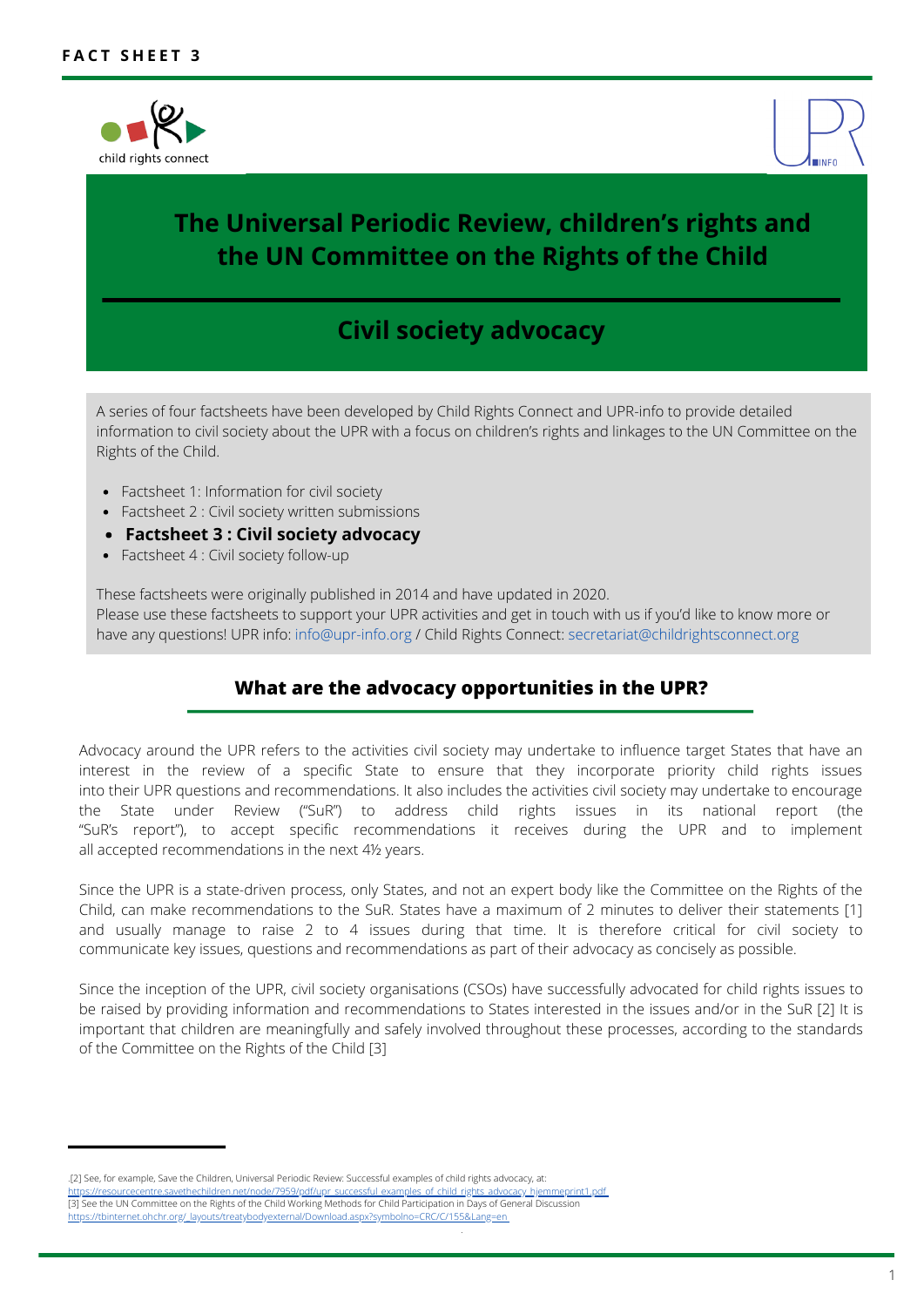### **UPR Info Pre-Sessions**

To strengthen the voices and impact of civil society actors, UPR Info introduced in 2012 its Pre-session programme. These international conferences have become an integral part of the UPR process and provide a unique opportunity for civil society including CSOs, National Human Rights Institutions (NHRIs), human rights defenders including children, academic institutions, ombudspersons, individual experts and regional organizations, to brief Permanent Missions on the human rights situation on the ground in the SuR. The objective of the Pre-Sessions is two-folded: to support bottom-up advocacy and to provide Permanent Missions with first-hand sources of information, with the ultimate aim to ensure that the recommendations that will be made at the UPR review are specific, well-informed and well-targeted. The UPR Pre-Sessions also present a good opportunity to arrange bilateral meetings with Permanent Missions, as well as with other civil society actors including NGOs and INGOs that are or could be interested in supporting your cause. For more information, see a UPR Info publication on the Pre-Sessions here: [https://www.upr-info.org/sites/default/files/general-document/pdf/2016\\_pre](https://www.upr-info.org/sites/default/files/general-document/pdf/2016_pre-sessions_empowering_human_rights_voices_from_the_ground.pdf)sessionsempowering human rights voices from the ground.pdf

### **Advocacy by civil society that has not submitted written information**

Civil society that was unable to submit written information prior to the UPR, for example for fear of reprisals or missing a deadline, can still advocate for their issues. In fact, advocacy will be their only opportunity to bring issues of concern to the attention of the States that will be making recommendations and influence the content of the UPR dialogue and outcome. For example, in Geneva CSOs can still attend the pre-session as observers and arrange their own advocacy meetings.

### **Why is advocacy on child rights important for the UPR?**

As CSOs do not have a dedicated speaking time during the interactive dialogue of the UPR Working Group,[4] NGO concerns and recommendations can only be voiced by States participating in the review.

#### **1. To ensure that NGOs' priority child rights issues are raised in the SuR's report and during the UPR**

SuRs are encouraged to prepare their report through broad national consultations, including with civil society and therefore, children It is an opportunity for child rights defenders to feed into the State's inputs and ensure that key concerns are addressed in this report. CSOs should work with and alongside children to ensure that their views are integrated into the report. CSOs can also lobby SuR's for children to be consulted directly by the government when drafting its report.

States that will make recommendations during the SuR review may pick up issues and recommendations raised by civil society in their written submissions, especially if they were included in the OHCHR summary of stakeholders' information. However, given the high number of civil society submissions on a wide range of human rights issues and the limited speaking time, States are unable to raise a high number of issues.

#### **2. To assist States to raise the most relevant child rights issues**

State representatives who draft questions and recommendations might not be child rights experts and therefore may not be in a position to assess the priority child rights issues in each SuR. Through advocacy aimed at target States, CSOs can seek to ensure that recommendations made to the SuR reflect the reality faced by children. This is especially important when child rights issues are inadequately covered in the SuR's report, for example because no progress has been made or these issues are not considered a priority by the State. CSOs' advocacy can serve to bridge the gap between what States report and the situation on the ground. UPR Info provides a database of all recommendations made during the UPR. Civil society is advised to check the database to identify the States that previously have made recommendations on child rights issues, as this gives an indication of which States have a strong interest in children's rights.

<sup>[4]</sup> NGOs with ECOSOC status can deliver a short oral statement at the end of the UPR process, when the outcome report is adopted by the HRC. For more information, please see Fact Sheet No.4 "Follow-up to the Universal Periodic Review".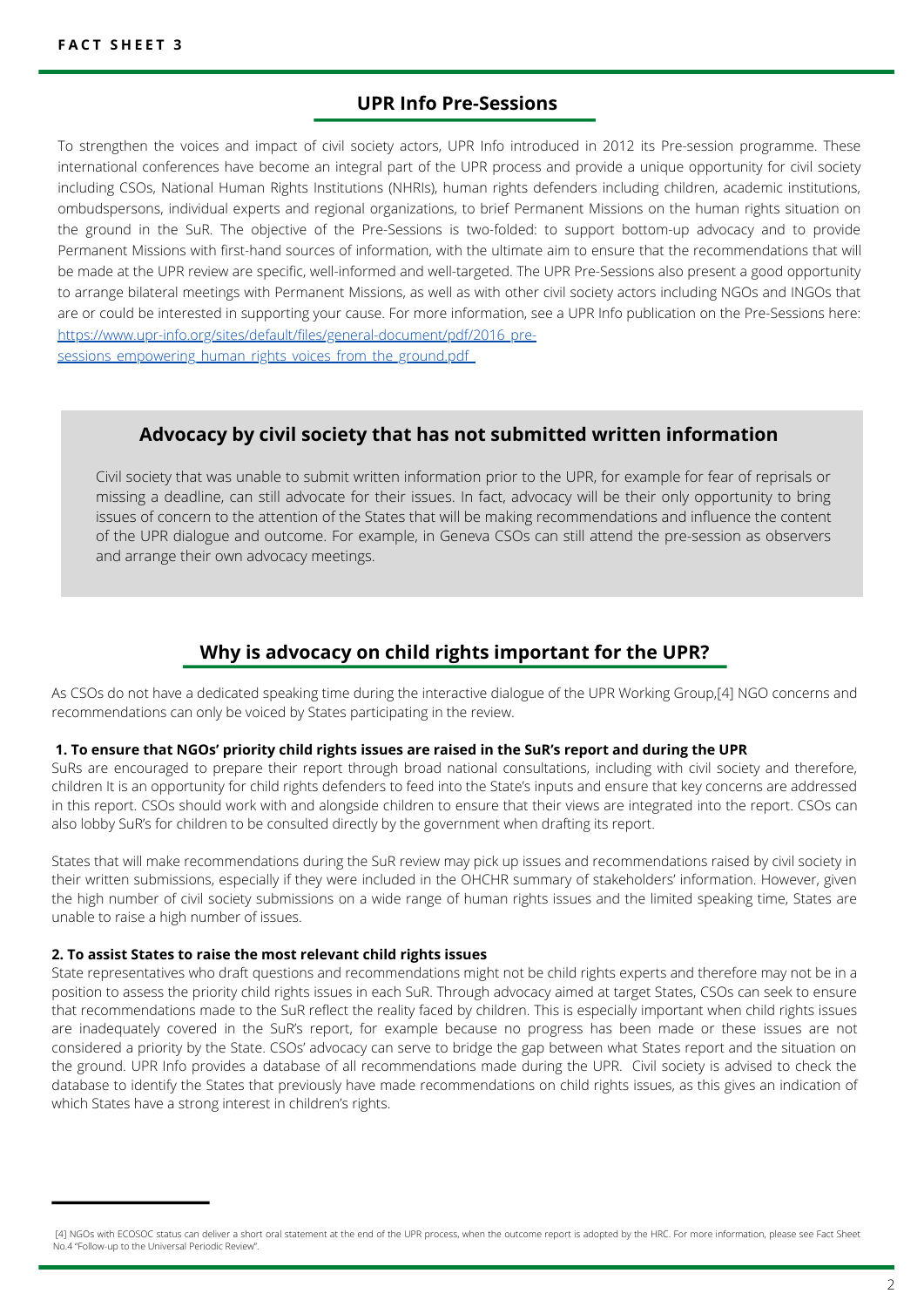#### **3. To reinforce key recommendations of other human rights bodies**

Concluding Observations of treaty bodies, like the Committee on the Rights of the Child, as well as recommendations of Special Rapporteurs and regional human rights mechanisms are included in the OHCHR compilation of UN information. States cannot refer to all of them in their short intervention and may omit some key child rights recommendations emanating from other human rights bodies. Through advocacy, civil society can draw attention to such recommendations, use them to back their recommendations encourage States to reference human rights bodies recommendations and reinforce the body of international recommendations on child rights.

#### **4. To get more recommendations accepted by the SuR**

After its examination, the SuR has 3 to 4 months to make a final decision on whether to accept or note recommendations before the adoption of the outcome report at the HRC session. CSOs can use this time to lobby their State to accept key recommendations. This advocacy is, therefore, directed at the SuR as well as national actors that can support CSOs and influence the decision-making process [5].

#### **5. To ensure the successful implementation of accepted recommendations**

During the 4 ½ years between the reviews, CSOs' advocacy can be instrumental in keeping accepted UPR recommendations on States' agenda and holding them accountable for their full implementation by the next review.

#### **6. To maintain a dialogue on noted recommendations**

During the first and second UPR cycle, several States took action on recommendations they had initially solely "noted". There are many reasons why a State notes a recommendation [6], so on-going dialogue and advocacy should be maintained to put these recommendations on the State's agenda. It is therefore essential that CSOs keep raising issues contained in noted recommendations, as they may eventually convince the State to change its position. The possibility to note UPR recommendations does not mean that States can ignore certain child rights issues and leave them unaddressed.

### **How do States prepare their oral interventions for the UPR?**

Each State has its own process to prepare its oral intervention. To maximise their advocacy opportunity, States advise NGOs to contact their embassies located in the SuR 3 – four months before a review and their missions in Geneva one month before the review.

For example, State A is interested in making recommendations to State B. The Ministry of Foreign Affairs (MFA) of State A will contact its embassy located in State B and ask for information on the human rights situation there. The MFA will then prepare a draft oral intervention and send it to its diplomatic mission in Geneva. The mission will revise the draft and send it back to the MFA, which will finalise the oral intervention and send it to its mission to be delivered during the review of State B.

### **Key characteristics of an effective advocacy strategy**

**TARGETED:** States that already have an interest in the issues raised by CSOs will be more likely to include the suggested recommendations in oral interventions.

**FOCUSED:** To maximise the chance of getting one or two issues included in States' oral interventions, CSOs need to prioritise their issues and recommendations and present them in a S.M.A.R.T. format

**COORDINATED:** CSOs should coordinate their advocacy efforts with partners at national and international level to increase their impact

**TIMELY:** To have an impact, CSOs should aim to provide information on key issues and recommendations to State representatives when they are drafting the questions [7] and recommendations for the SuR.

<sup>[6]</sup> A note of a recommendation may, for instance, result from the actual wording of the recommendation or only be a temporary position which can be reversed through dialogue and advocacy. [7] States can also send advanced written questions to the SuR 10 working days before the review.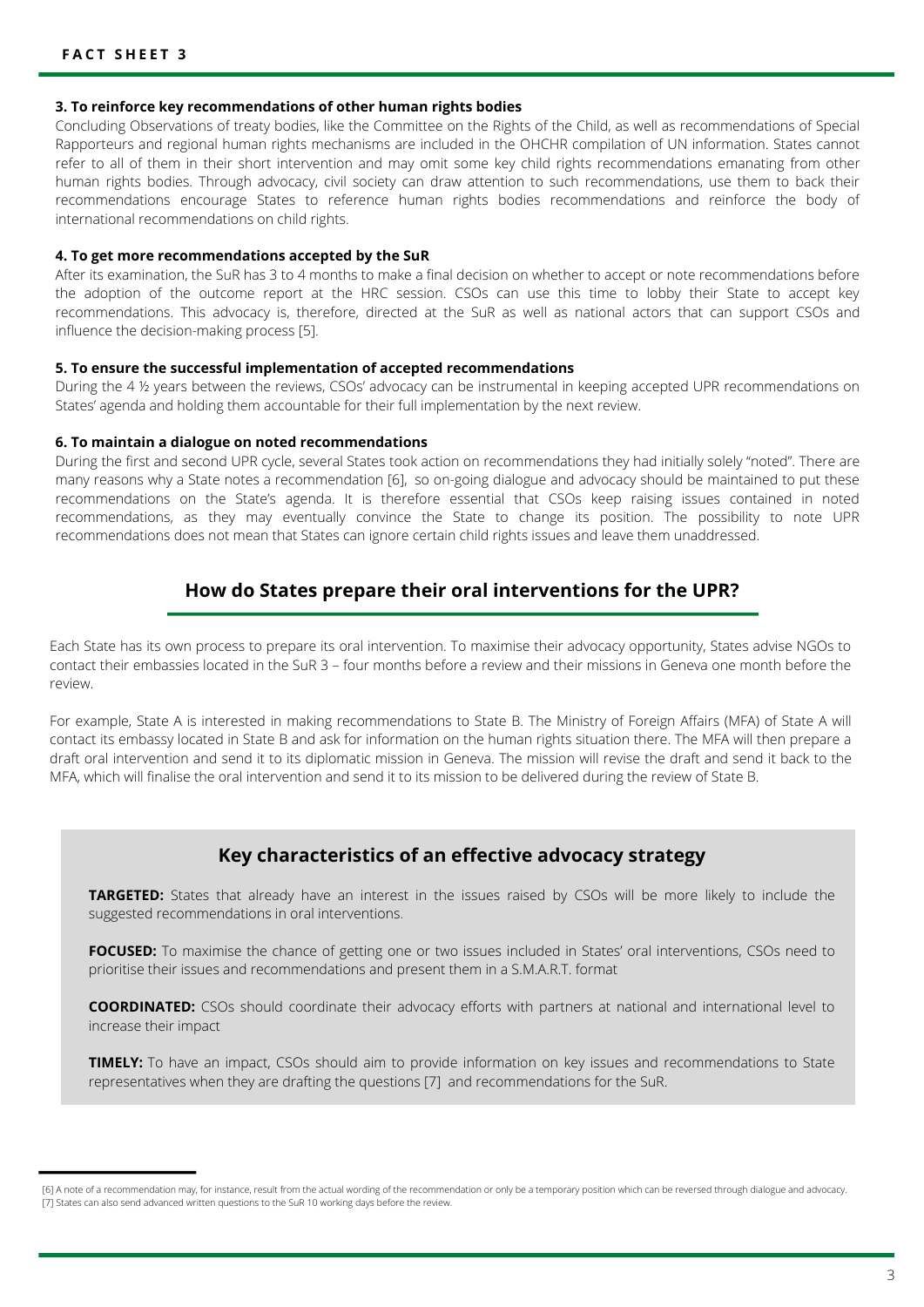**With a view to ensure that the recommendations are precise and action-oriented, the "S.M.A.R.T" method has been established, which means that the recommendations should be specific, measurable, achievable, relevant, and time-bound [8]:**

- The requirement of "specificity" entails a well-defined action in relation to a specific right or violation.
- "Measurable" recommendations means that they can be monitored, and the implementation assessed.
- Whether recommendations are "achievable" is determined by the capacity of the SuR to comply with them. This refers to material capacity rather than political will.
- The recommendations should be "relevant" to the in-country situation and linked to the improvement of human rights
- Recommendations must be "time-bound" which means that the time frame for their implementation is by the next review or sooner, i.e., within 4 ½ years.

### **TARGETED ADVOCACY: How can civil society identify target States?**

The ideal States to target for advocacy should have an interest in:

- The issues being raised.
- Making recommendations to the SuR.

Some steps civil society can take using the [database](http://www.upr-info.org/database) provided by UPR Info to identify which States are interested in their issues:

- Look at the recommendations tagged under "rights of the child" to see all previous recommendations and the States that 1. made them.
- 2.Search the database, using key words, within the "rights of the child" category and other related categories, such as "women", "right to education", etc.
- Look at which States made recommendations on child rights to the SuR during the last UPR to decide which States to direct 3. your advocacy towards.

There can be many reasons why a State is particularly interested in the SuR, such as: being a neighbouring State or having political or economic ties. Some States have a policy of making recommendations to all SuR as a way of showing consistent engagement in the process. CSOs interested in knowing which States - or groups of States - have participated regularly in the UPR process can look at the statistics produced by UPR Info (see: <http://www.upr-info.org/database/statistics>).

#### **What are the civil society entry points?**

The ideal strategy is to approach the embassies of target States in the SuR, their diplomatic missions in Geneva, as well as their ministry in charge of the UPR in capital. If resources are scarce, CSOs can decide to only use one or two of these entry points.

- **Embassies in the SuR:** Embassies are interested in receiving updated information on the human rights situation on the ground from national CSOs. It is the most resource-effective advocacy entry point. Input is normally highly appreciated and shared with their missions in Geneva.
- **Diplomatic missions in Geneva**: Depending on the country, they may have more or less power in deciding the issues and recommendations that will be raised in their oral intervention. They are, however, always involved in its drafting and are the best placed to indicate the key person to contact. They are best approached when no other HRC event is taking place.

**Ministries of target States (in capital):** The ultimate decision regarding the issues and recommendations often lies with the national Ministry in charge of UPR, usually the Ministry of Foreign Affairs or Ministry of Justice. NGOs can approach the diplomatic missions to get the contact details of the relevant person in the ministry.

[<sup>\[8\]</sup> See UPR Info, The Civil Society Compendium : A Comprehensive Guide for Civil Society Organisations engaging in the Universal Periodic Review \(2017\) at: https://www.upr](https://www.upr-info.org/sites/default/files/general-document/pdf/upr_info_cso_compendium_en.pdf)info.org/sites/default/files/general-document/pdf/upr\_info\_cso\_compendium\_en.pdf and UPR Info's Guide for Recommending States (2015) at: https://www.upr-info.org/sites/default/files/general-document/pdf/upr\_info.org/sites/ ent/pdf/upr\_info\_guide\_for\_recommending\_states\_2015.pdf

<sup>[9]</sup> More explanation on the database can be found in UPR Info's help guide: www.upr-info.org/IMG/pdf/Datab

<sup>[10]</sup> States that previously made recommendations on the same – or similar – issues, may have an interest in raising them again as a follow-up to previous recommendations.

<sup>[11]</sup> To check the annual calendar of HRC events, go to the HRC extranet at <u><https://extranet.ohchr.org/sites/hrc/PresidencyBureau/Pages/CalendarPoW.aspx> (username = hrc extranet ; password= 1session)<br>[12] To learn more</u> [\[12\] To learn more about this, see UPR Info's Pre-Session publication, at: https://www.upr-info.org/sites/default/files/general-document/pdf/2016\\_pre](https://www.upr-info.org/sites/default/files/general-document/pdf/2016_pre-sessions_empowering_human_rights_voices_from_the_ground.pdf)vering\_human\_rights\_voices\_from\_the\_ground.pdf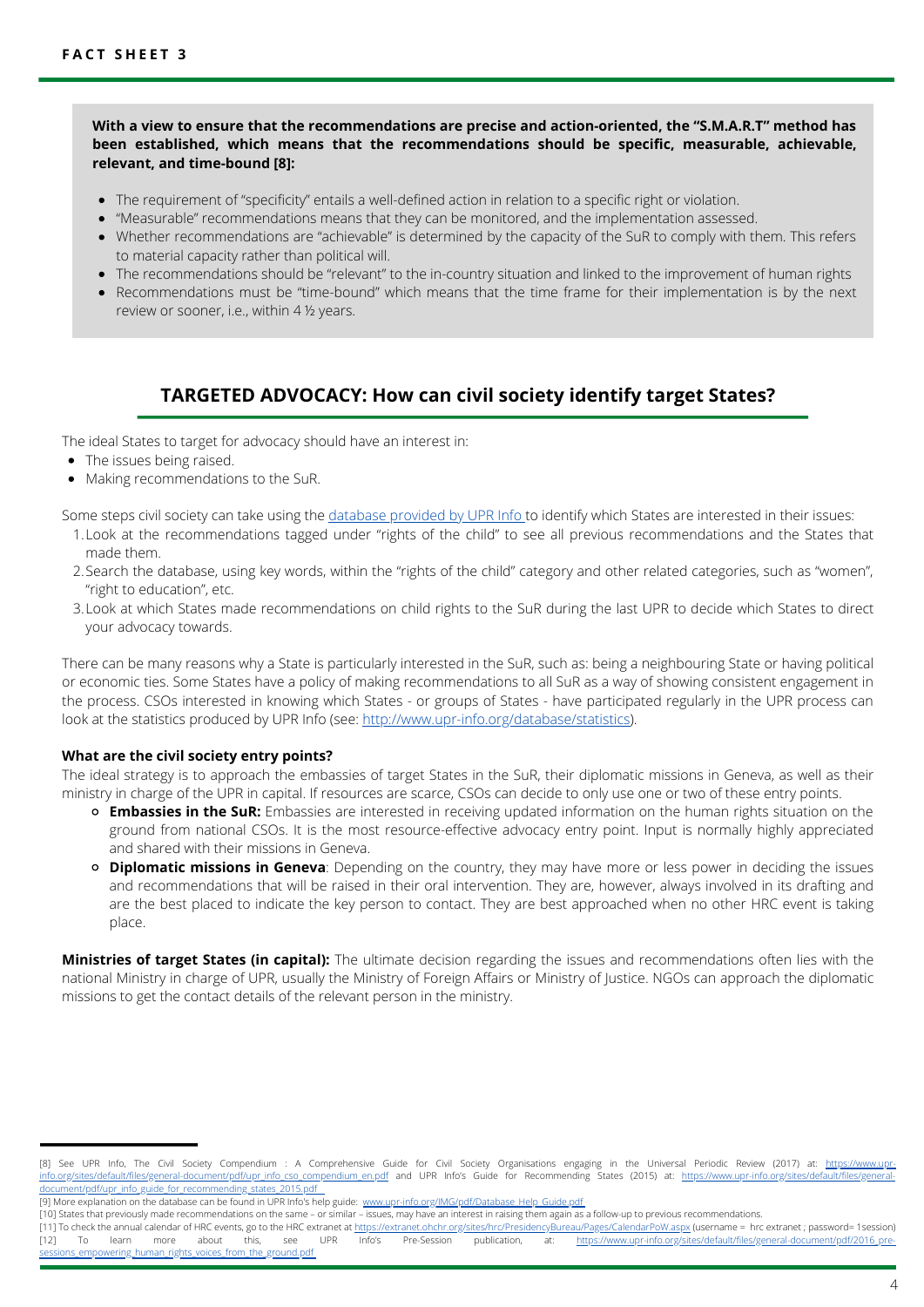### **UPR Advocacy Briefs**

Whether civil society carries out their advocacy and lobby actions in the SuR or in Geneva, it is recommended that they develop UPR Advocacy Briefs. These Briefs should focus on priority issues or a particular human rights themes, such as children's rights, and include S.M.A.R.T recommendations (see above) and questions that civil society wishes to see raised at the UPR. Briefs of this sort have proven to be greatly appreciated by State delegates [12].

#### **Does civil society need to go to the embassies or to Geneva to do their advocacy?**

CSOs can do both or either. However, while face-to-face meetings are ideal, especially for sensitive issues or if there is a fear of reprisals, effective advocacy can also take place without arranging meetings. State representatives usually respond well to email, provided that you have targeted the right person and you follow-up with a courtesy call. Child Rights Connect can assist in identifying the right persons to contact in Geneva.

CSOs can also coordinate and send only one representative to meet with State representatives. If so, it will be important that this person is articulate and fluent in English.

#### **FOCUSED ADVOCACY: How can CSOs approach target States and phrase their recommendations?**

State representatives are often very busy and follow a wide range of meetings and issues. For a successful advocacy strategy, communications should be as concise, clear and straightforward as possible. It should also state who you are and what you expect from them. CSOs who are present in Geneva for the UPR Pre-Sessions are strongly advised to arrange meetings with the Permanent Missions. You can find the contact details for all Permanent Missions at: [http://www.unog.ch](http://www.unog.ch/) or contact Child Rights Connect. You can also approach them in the room of the Pre-session.

#### *Dear M./Ms [name of the State representative],*

*I represent "[name of the organisation or coalition]", an NGO working on child rights, based in [country]. We have noted the interest of [name of the target State] about the human rights situation in [name of SuR] and would like to share our information with you for the preparation of [name of SuR]'s UPR to be held in [month, year and session of the UPR].*

*I have attached our Advocacy Brief [as well as the written submission we produced for the UPR – if relevant] for your reference.*

*Would you be available to meet to discuss further our recommendations for [name of SuR]'s UPR [on [suggested date(s)] [from x hour to x hour]/[for one hour maximum]? If not, please let me know a convenient time for a short call.*

*I look forward to your response.*

*Best regards,*

*[your name, position and contact details]*

#### **COORDINATED ADVOCACY: How should civil society make their voices stronger?**

Advocacy is always more influential - and thus more likely to be successful - when it is coordinated. When child rights NGOs and broader civil society works together and speaks with one voice, it gives more weight and legitimacy to their concerns. This will not only be useful to influence the UPR outcome but also to ensure effective follow-up.

Advocacy should be coordinated both at national and international level. Many international child rights NGOs have offices in Geneva and can often provide technical assistance to national child rights NGOs with their UPR advocacy. Contact Child Rights Connect for more information.

#### **TIMELY ADVOCACY: When should NGOs advocate for their recommendations?**

It is crucial that advocacy takes place when target States are preparing their questions and recommendations.

Check our **"Model UPR advocacy strategy for CSOs"** to have an idea of the ideal timeframe to target embassies and diplomatic missions in Geneva.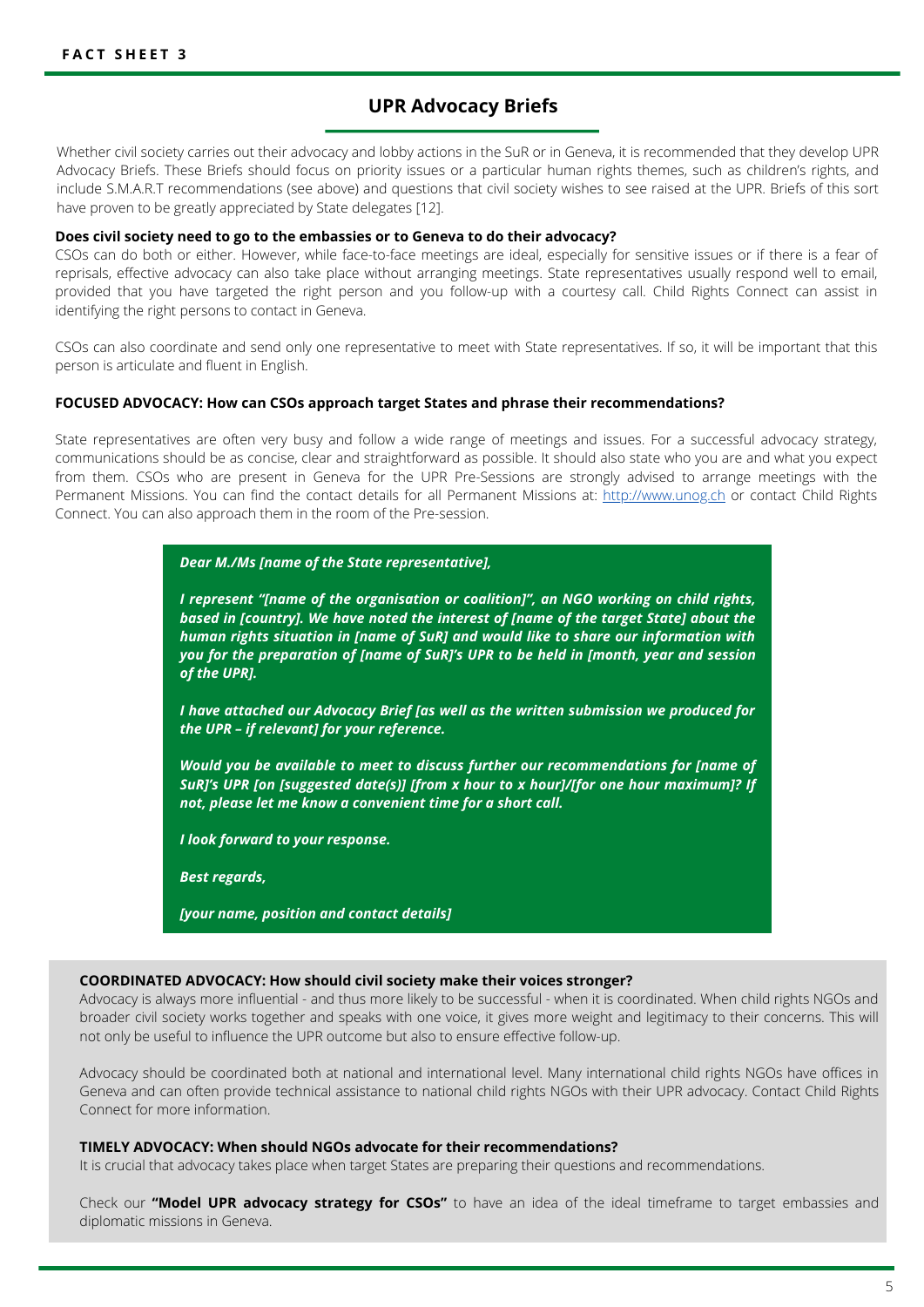# **CHECKLIST**

### **Key Elements for Effective Civil Society Advocacy**

 Prioritise your issues and recommendations: the most effective lobbying focuses on three to four issues with five to six recommendations.

 Be clear about your advocacy objectives: if your strategy is too forceful, States may not incorporate your recommendations. NGOs should strike a balance between proposing recommendations that the target State will incorporate and that adequately address the gravity of the issue and how it should be resolved. If the State addressed a similar issue in the previous cycle, NGOs should provide an update on the situation and follow-up recommendations.

□ Suggest S.M.A.R.T recommendations.

 Substantiate your recommendations with similar recommendations made by international human rights bodies, such as treaty bodies and Special Rapporteurs, that appear in the OHCHR compilation of UN information, where relevant.

Highlight positive developments and whether further work is needed.

 Prepare a short advocacy paper (maximum 2 pages) which includes a short explanatory paragraph for each priority issue and corresponding recommendations highlighting why the issue should be raised and the supporting evidence.

Identify the State representatives that work on the UPR of the SuR.

 Contact the relevant State representative directly - never send your advocacy paper to a general email address. Provide a brief explanation about your NGO or other, to demonstrate its legitimacy and authority on the issues.

Provide the advocacy paper and follow-up with States to ensure that they received it and check if they need additional information.

### **Standards of the Committee of the Rights of the Child for child participation in the reporting process [13]:**

 **Transparent and informative:** Children should know that the right to be heard and listened to is the right of every child. They should receive detailed and accessible information.

 **Voluntary:** Children should not be coerced into expressing views against their wishes and must be informed that they can cease involvement at any stage.

□ Respectful: Children's views must be treated with respect, both by other children and adults. Children of all ages should be supported to initiate their own ideas and take an active role

**Relevant:** Children should draw on their knowledge, skills and abilities to express their views on relevant issues.

 **Child-Friendly environment:** Environments and working methods should be adapted to children's capacities. Adequate time and resources should be available to ensure that children are well prepared and have the confidence and opportunity to contribute their views to the process

 **Inclusive**: Children are not a homogeneous group and participation needs to provide for equality of opportunity for all, including marginalized children, without discrimination on any grounds, including age, and be culturally sensitive to children from all communities.

 **Supported by training:** Adults need preparation, skills and support to facilitate children's participation effectively. Children also require capacity-building to strengthen their skills relevant to the reporting process

 **Safe and sensitive to risk:** Adults have a responsibility towards the children with whom they work and must take every precaution to minimize the risk of violence, exploitation or any other negative consequences of their participation. Organizations facilitating child participation in the reporting process must have a clear child-protection policy in place for all the children who take part in activities related to this process.

 **Accountable/Follow-up:** All partner organizations and those supporting or facilitating child participation must be committed to ensuring follow-up and evaluation. Children should be informed on how their participation has influenced the discussion and any follow-up activities, and participate in evaluation processes.

<sup>[13]</sup> See the UN Committee on the Rights of the Child Working Methods for Child Participation: https://tbinternet.ohchr.org/\_layouts/15/treatybodyexternal/Download.aspx?symbolno=CRC/C/66/2&Lang=e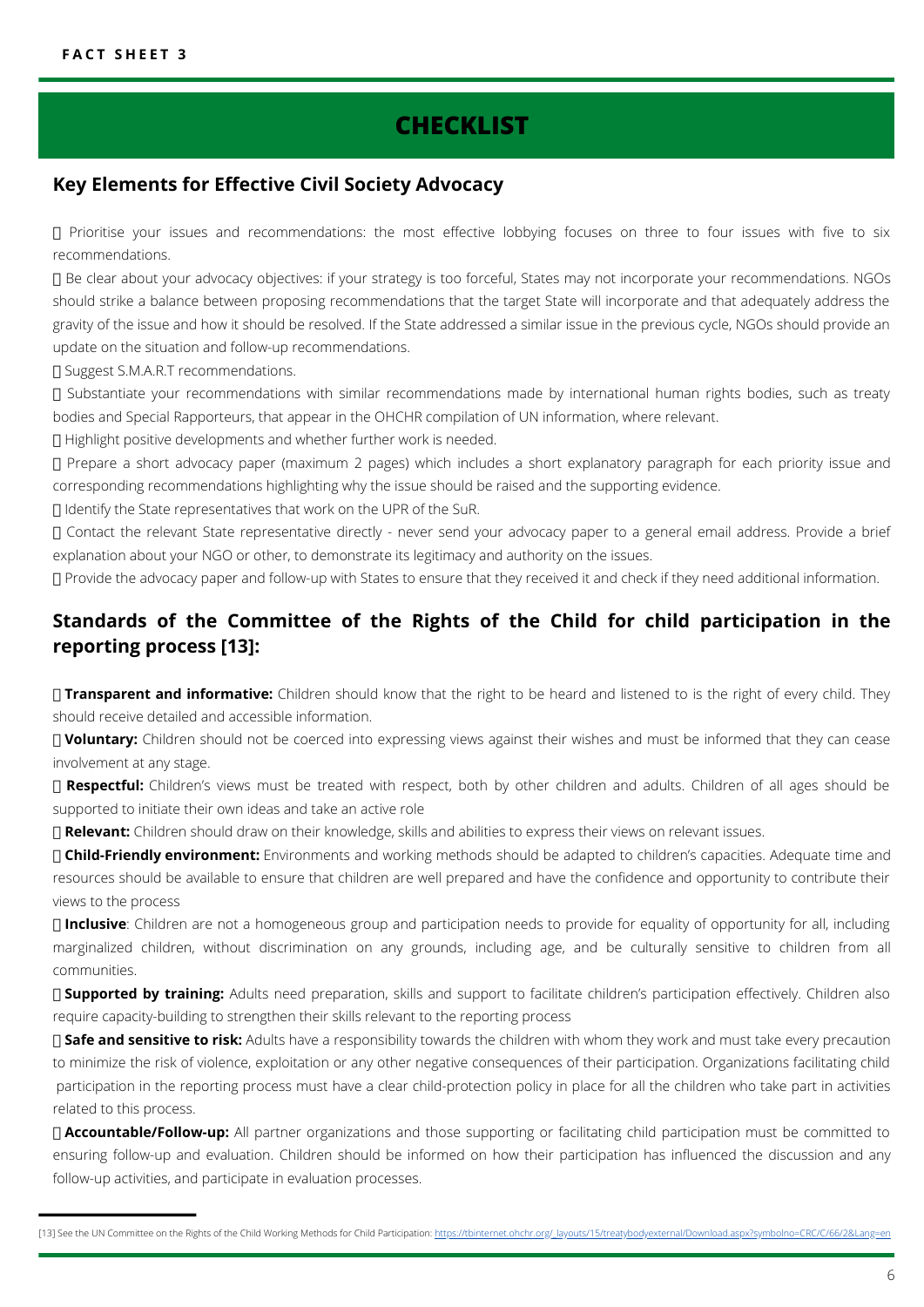#### **Model UPR advocacy strategy for CSOs Consult the SuR's report** Read the report to see whether your priority issues are addressed. Use this information to introduce your issues and provide complementary information to target States. **Contact Diplomatic Missions in Geneva** Call the missions to get the contact details of the person working on the UPR or on human rights. Send them your advocacy paper and make a follow-up call a week later. *Remember:* At each step of the process, you can contact Child Rights Connect for assistance with your advocacy strategy. **6 months - 1 year before the review 4-6 months before the review 3-4 months before the review 1-2 months before the review 2-3 months before the review Encourage your State to hold national consultations before drafting its report** The UN HRC encourages States to prepare their report through a broad consultation process at the national level with all relevant stakeholders (resolution 5/1). Use this to make sure the State adopts an open and transparent process. **Take part in national consultations to influence the SuR's report** If you know that national consultations are taking place, make sure you are invited so that you can advocate for your issues to be included in the SuR's report. **Note:** the State has to submit its report 3 months before the review **TIP: you can refer to your participation in consultations in your advocacy with target States to reinforce your position, especially if you raised issues during consultations which were not considered. Prepare an Advocacy Brief** Select key issues to advocate for (4 max.). Draft a short paragraph to explain each issue, and 1 or 2 corresponding recommendations and questions. Include a short paragraph about your NGO. **TIP: Do not forget to refer to your UPR written submission if you have done one and to the OHCHR compilation if your issues were included. Identify States You Will Advocate To** Use the UPR Info database to assess which States are interested in your issues and draft your advocacy paper accordingly. Check the States that made recommendations during the previous UPR and list States that may have an interest in your country. **Contact Embassies** Call the embassies of target States to get the contact details of the person working on the UPR. Send them your advocacy paper and make a follow-up call a week later. Request a meeting to discuss the advocacy paper when you send it to them. **Note:** not all embassies have a person dedicated to the UPR nor do they all know about the UPR. If the embassies do not know who is in charge of the UPR, ask for the person in charge of human rights. Be ready to explain what the UPR is during your meeting. **TIP: Organise a briefing for several (eg., all European embassies/all Latin American embassies at once) or all embassies at the same time. It is more efficient and can help initiate discussion. Consult the OHCHR Stakeholder Summary** *Read the summary to check whether issues raised in your written submission have been included. If they have, add the references in your advocacy paper and mention it to the States you approach.* **Note:** Check the UN calendar to avoid contacting them during other UPR or HRC sessions, as diplomatic missions will be too busy to focus on your issues. If such a session is held about 1 month prior to the review, try to target State representatives a couple of weeks before or the week after. **TIP: Contact Child Rights Connect or UPR Info to get the contact details of the diplomatic missions in Geneva.**